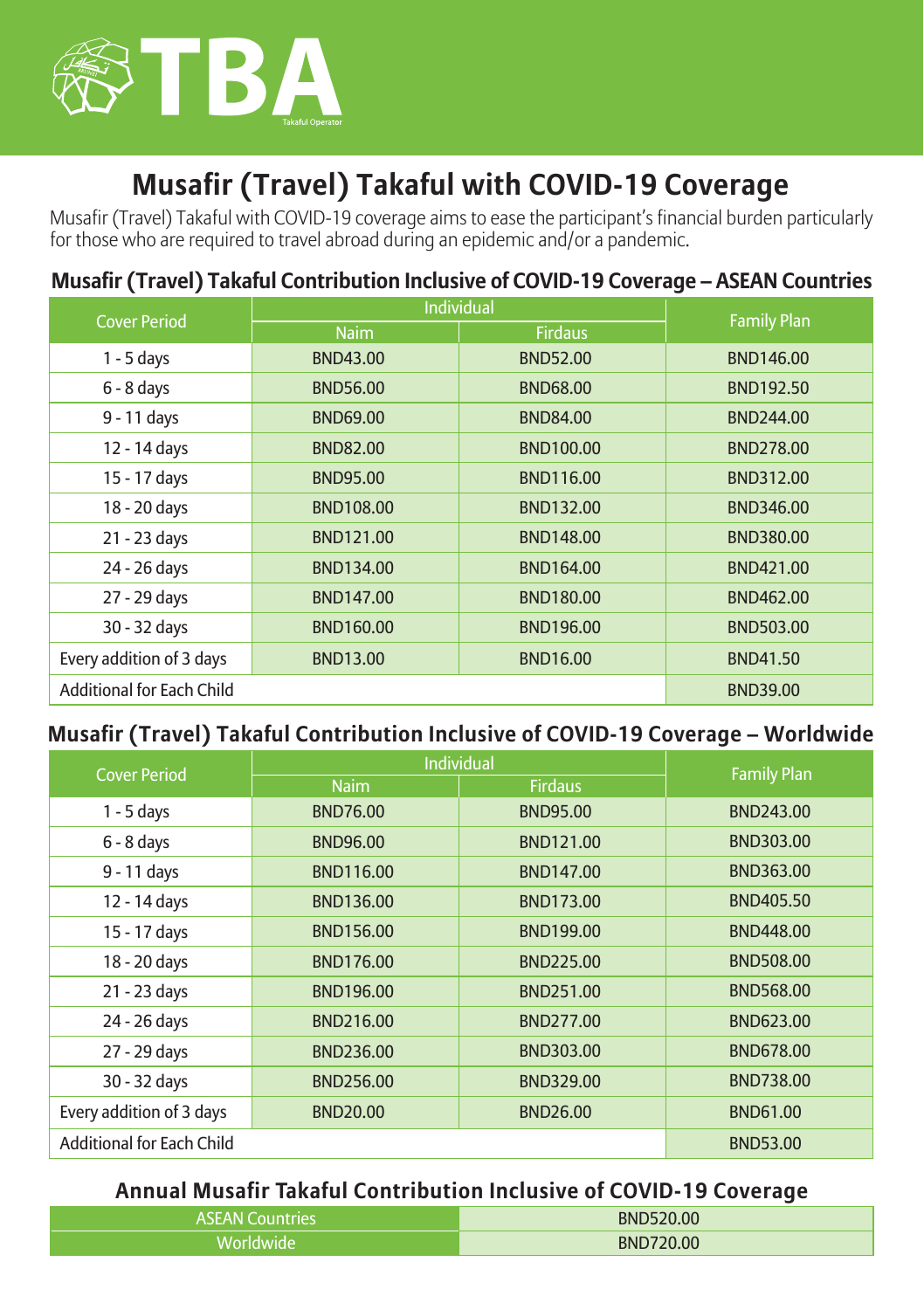# **Medical Expenses Abroad with COVID-19 Coverage**

| <b>Individual</b> |                | <b>Family Plan</b>     |  |
|-------------------|----------------|------------------------|--|
| <b>Naim</b>       | <b>Firdaus</b> | (Maximum of 4 Person). |  |
| BND50.000         | BND100.000     | BND50,000 per Person   |  |



# **Trip Cancellation & Curtailment Abroad due to COVID-19**

|      | <b>Individual</b> |                 | <b>Family Plan</b>         |
|------|-------------------|-----------------|----------------------------|
| Naim |                   | <b>Firdaus</b>  | (Maximum of 4 Person)      |
|      | Up to BND5,000    | Up to BND10,000 | Up to BND10,000 per Family |

# **Schedule of Benefits**

| <b>Benefits</b> |                                                        | Individual                    |                               | <b>Family Plan</b><br>(Maximum of 4 |
|-----------------|--------------------------------------------------------|-------------------------------|-------------------------------|-------------------------------------|
|                 |                                                        | Naim                          | <b>Firdaus</b>                | person)                             |
| 1               | <b>Personal Accident</b>                               |                               |                               |                                     |
|                 | a) Adult Age 18 to 70 Years<br>b) Age 71 to 80 Years   | BND100,000<br>BND50,000       | BND150,000<br>BND50,000       | BND100,000<br>BND50,000             |
|                 | c) Child 18 and Below                                  | BND25,000                     | BND25,000                     | BND25,000                           |
|                 | Aggregate Limit for Family Plan                        |                               |                               | BND300,000                          |
| $\overline{2}$  | <b>Medical Expenses Abroad</b>                         |                               |                               |                                     |
|                 | a) Age 70 and Below<br>b) Age 71 to 80 Years           | BND150,000<br>BND50,000       | BND300,000<br>BND75,000       | BND150,000<br>BND75,000             |
|                 | Aggregate Limit for Family Plan                        |                               |                               | BND300,000                          |
|                 | Excess                                                 | BND50                         | BND50                         | BND50                               |
|                 | <b>Medical Expenses Abroad with COVID-19</b>           | BND50,000                     | BND100,000                    | Up to BND50,000<br>per Person       |
|                 | Excess                                                 | <b>BND100</b>                 | <b>BND100</b>                 | <b>BN100</b>                        |
| 3               | <b>Emergency Dental Care Abroad</b>                    | Up to BND200                  | Up to BND400                  | Up to BND400<br>per Family          |
| 4               | <b>Baggage Loss &amp; Damage</b>                       |                               |                               |                                     |
|                 | Limit Per Bag<br>Limit Per Item                        | <b>BND200</b><br><b>BND50</b> | <b>BND300</b><br><b>BND50</b> | <b>BND300</b><br><b>BND50</b>       |
|                 | Maximum limit                                          | BND2,000                      | BND3,000                      | BND3,000                            |
|                 | Excess                                                 | BND <sub>30</sub>             | <b>BND30</b>                  | per Family<br>BND30                 |
| 5               | <b>Baggage Delay</b><br>Full consecutive 6 hours delay | <b>BND200</b>                 | <b>BND400</b>                 | <b>BND400</b><br>per Family         |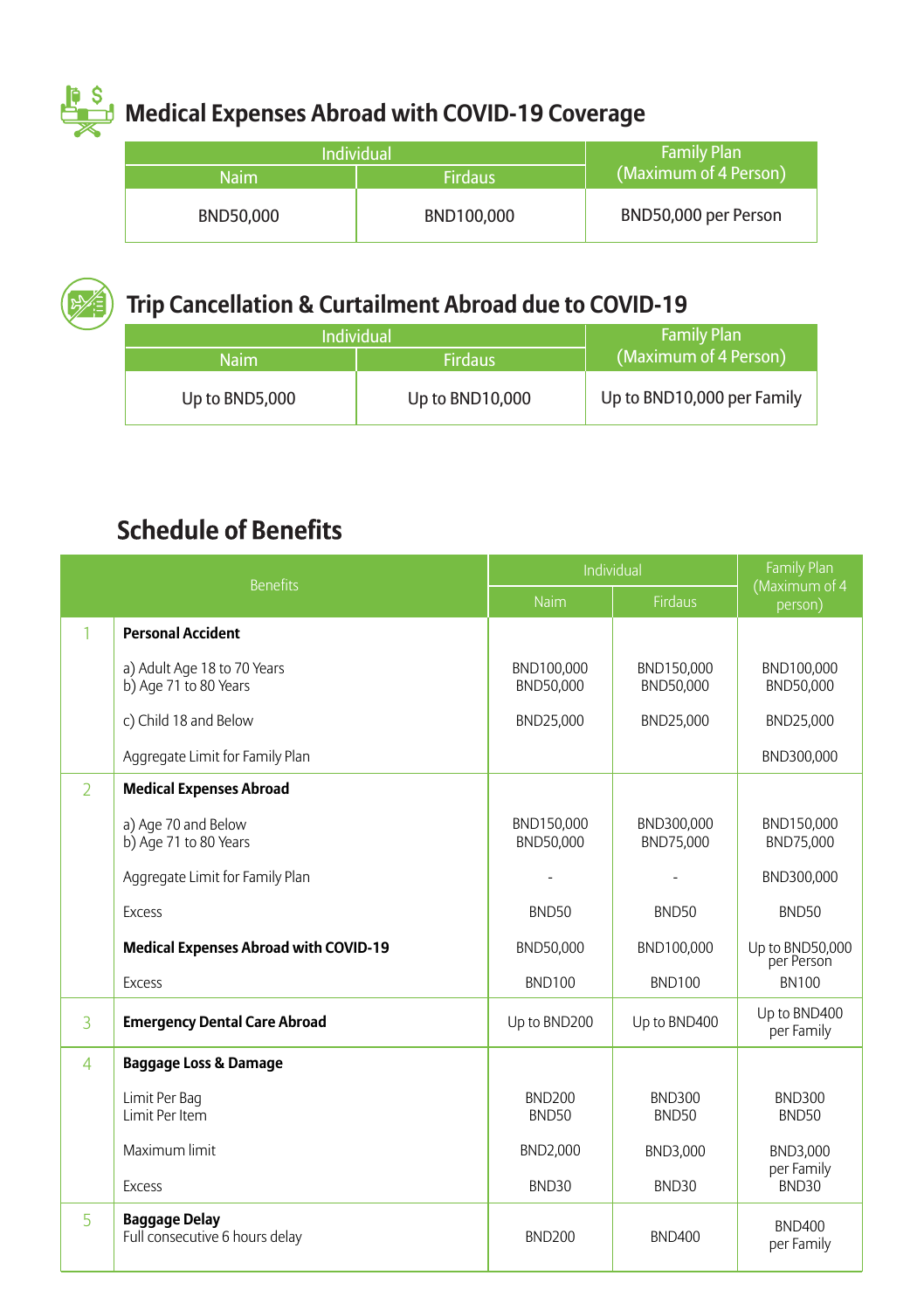|    |                                                                                 | Individual             |                                    | Family Plan                        |
|----|---------------------------------------------------------------------------------|------------------------|------------------------------------|------------------------------------|
|    | <b>Benefits</b>                                                                 | Naim                   | <b>Firdaus</b>                     | (Maximum of 4<br>person)           |
| 6  | <b>Trip Cancellation &amp; Curtailment Abroad</b>                               | Up to BND5,000         | Up to BND10,000                    | Up to BND10,000<br>Per Family      |
|    | Excess                                                                          | <b>BND100</b>          | <b>BND100</b>                      | <b>BND100</b>                      |
|    | <b>Trip Cancellation &amp; Curtailment Abroad Due to</b><br>COVID-19            | Up to BND5,000         | Up to BND10,000                    | Up to BND10,000<br>Per Family      |
|    | <b>Excess</b>                                                                   | <b>BND100</b>          | <b>BND100</b>                      | <b>BND100</b>                      |
| 7  | <b>Trip Delay</b>                                                               |                        |                                    |                                    |
|    | Full consecutive 6 hours delay                                                  | BND50<br>Every 6 Hours | BND50<br>Every 6 Hours             | BND50<br>Every 6 Hours             |
|    | Maximum limit                                                                   | <b>BND500</b>          | BND1,000                           | BND1,000<br>per Family             |
| 8  | <b>Missed Flight Connection Abroad</b>                                          |                        |                                    |                                    |
|    | Full consecutive 6 hours delay                                                  | BND50<br>Every 6 Hours | BND <sub>50</sub><br>Every 6 Hours | BND <sub>50</sub><br>Every 6 Hours |
|    | Maximum Limit                                                                   | <b>BND200</b>          | <b>BND400</b>                      | <b>BND400</b>                      |
|    | Reimbursement of Flight Ticket                                                  | Up to BND1,000         | Up to BND5,000                     | Up to BND5,000<br>per Family       |
| 9  | Compassionate Visit by one immediate family member                              |                        |                                    |                                    |
|    | (Accommodation expenses and one economy return<br>airfare)                      | BND10.000              | BND10.000                          | BND10.000<br>per Family            |
| 10 | <b>Escort of Minor Child</b>                                                    |                        |                                    |                                    |
|    | Up to a cost of economy return airfare                                          | BND10,000              | BND 10,000                         | BND10,000<br>per Family            |
| 11 | <b>Medical Evacuation and Repatriation</b>                                      | BND1,000,000           | BND1,000,000                       | BND1,000,000<br>per Family         |
| 12 | <b>Compassionate Emergency Leave</b><br>(Maximum of one economy return airfare) |                        | <b>Full Cover</b>                  |                                    |
| 13 | <b>Hospital Cash Benefit</b>                                                    | BND50 Per Day          | BND50 Per Day                      | BND50 Per Day                      |
|    | Maximum limit (Excess of 24 Hours)                                              | <b>BND500</b>          | BND1,000                           | BND1,000                           |
| 14 | <b>Loss of Credit Card Abroad</b>                                               | Up to BND500           | Up to BND1,000                     | Up to BND1,000<br>per Family       |
| 15 | <b>Loss of Personal Money Abroad</b>                                            | Up to BND200           | Up to BND500                       | Up to BND500<br>per Family         |
| 16 | Loss of Passport, Driving Licence &<br><b>National Identity Card</b>            | Up to BND2,000         | Up to BND4,000                     | Up to BND4,000<br>per Family       |
| 17 | <b>Loss of Travel Documents</b>                                                 | Up to BND2,000         | Up to BND 4,000                    | Up to BND4,000<br>per Family       |
| 18 | <b>Personal Liability</b>                                                       | Up to<br>BND500,000    | Up to<br>BND500,000                | Up to<br>BND500,000<br>per Family  |
| 19 | <b>Legal Assistance</b>                                                         | Up to BND2,000         | Up to BND5,000                     | Up to BND5,000<br>per Family       |